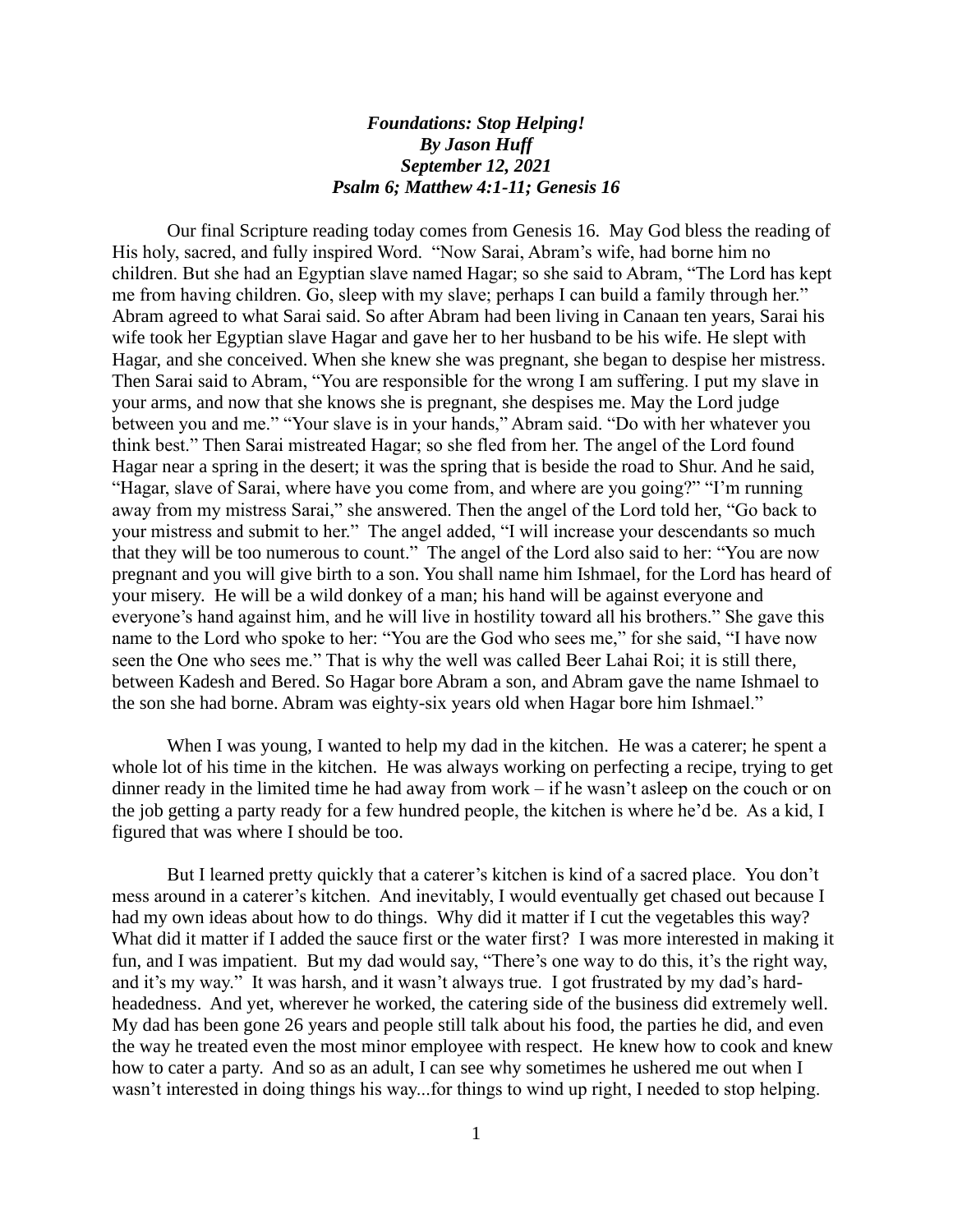Today's passage is along the same lines. We have a great number of ideas about the way the universe should work, and we often tell God so. This is not a new thing; faithful people throughout the centuries have done it. Look at the laments in Job, in Ecclesiastes, the Psalms, Lamentations. God's people have never been afraid to tell Him their woes and to ask why things are the way they are. Yet there's a huge difference between asking God about what He's up to and deciding that we're going to help His plans along our own way.

So let's see what's really going on here and why this terrible plan was set in motion. Last week's passage reminded us that God makes covenants with His people, and He cut a covenant with Abram promising him that he would not have to leave his estate to his servant Eleazar, but that he would have his own heir. God promised that from this heir would come a people greater than the stars in the sky, and God makes it explicit that they would be Abram's physical lineage.

But the problem still remains – no heir. And we've reached a point that common sense would tell us something has to give. Abram is 85 and Sarai is 75. In the last two years, we've had a couple of friends in their mid-40s become pregnant unexpectedly. They thought they were done having children and surprise! But realistically, having a child in your early 50s would make the news even today; in a world of all sorts of scientific measures, it just doesn't happen. Sarai not only is 75, she's had no children. Her expectations have been set for her. So while we may be horrified at the details of her plan, while we might hate the choices that were made, we still have sympathy for her. This promise of God feels like a trap to her.

And so Sarai comes up with a very expedient plan – Abram will have her maidservant marry Hagar as a secondary wife. Hagar was likely given to Sarai as a maid when the Egyptians gave Abram and Sarai all sorts of gifts during their sojourn there. Sarai would remain Abram's wife of importance; Hagar's child would in essence belong to Sarai and Abram. Hagar would not be Abram's mistress; she was only brought in for the purpose of fulfilling God's promise. Sarai no doubt sins in her creation of this plan; Abram no doubt sins in putting the plan into practice. It seems unseemly to us, and it is; yet by making Hagar Abram's second wife, it seems that Abram and Sarai are doing things "on the up and up" according to the ways of their time, when having multiple concubines, and mistresses was common for a man of Abram's wealth and status.

What Abram and Sarai doesn't count on is the heartache and jealousy and ill will the whole affair will bring. Hagar becomes pregnant, which put an incredible emotional burden on Sarai. All these years, Sarai was barren; it wasn't Abram's fault they didn't have children. In a world where child-bearing and rearing was considered a chief responsibility of a wife, Hagar pointed out how far Sarai fell short. And that's what's implied in the Hebrew language. When it says that Hagar despised her mistress, the wording in a literal sense means that Sarai became small in her eyes. She thinks less of Sarai; she looks down on her, in all likelihood because she couldn't fulfill her role. Sarai becomes jealous and then blames the whole thing on Abram. And Abram, trying to keep the peace, says, "You do what seems best." And so Sarai mistreats her – the wording here is the same wording God uses to describe how the Egyptians would treat the Israelite slaves. It's awful. Hagar does the only thing she can think of when she's treated so badly – she makes a run for it.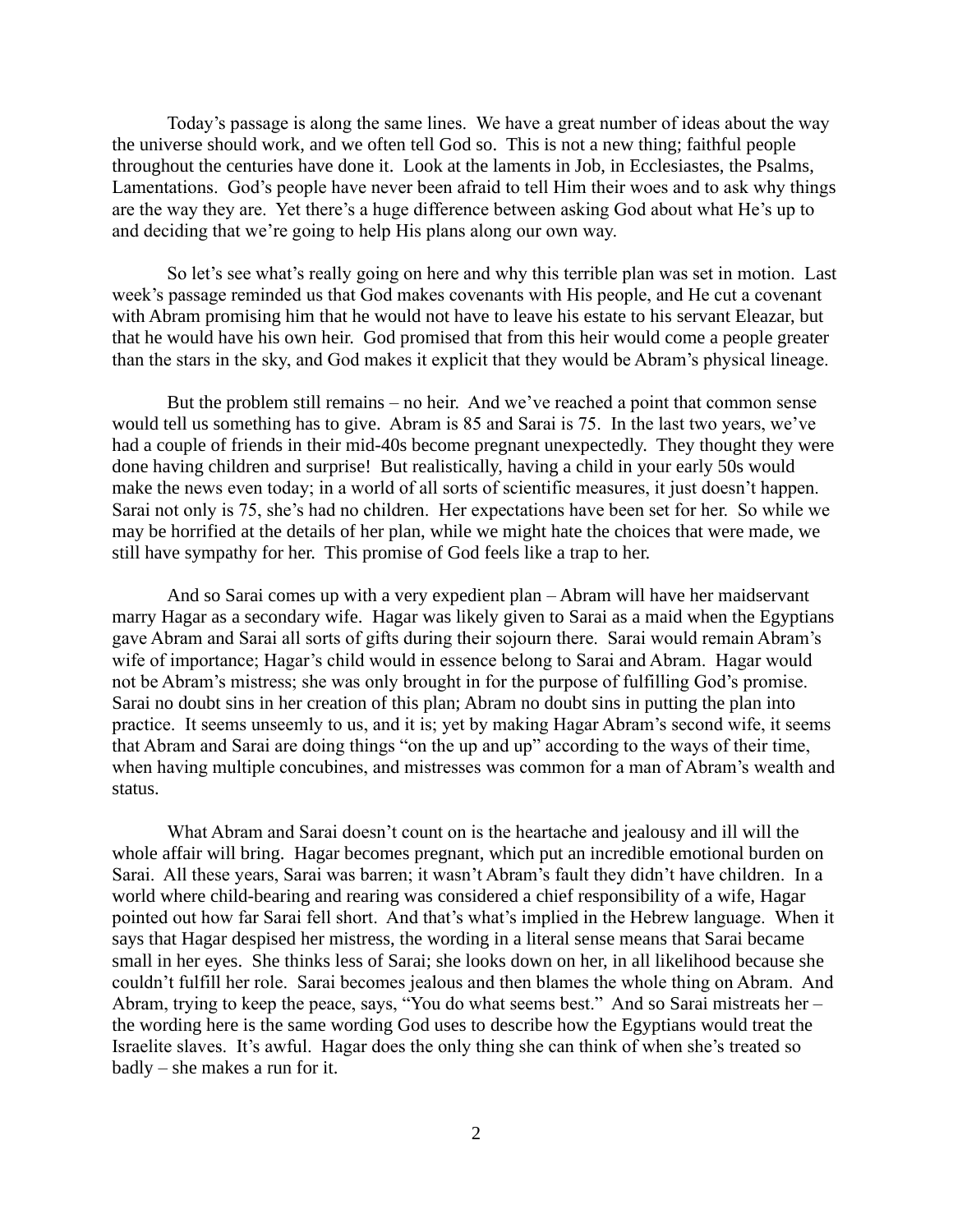If I were to summarize what's going on into a paradigm that makes sense for us today, it's this: *God's improbable plans are far better for us than our own practical plans*. Yes, God's plan for Abram and Sarai was improbable. It was impossible by human standards. And yet, God doesn't need our practical plans to make His will come about. God doesn't need us "helping." God desires our faith and our obedience, not our quick-fix solutions. When we try to solve God's problems for Him, we get into a mess of hurt.

Think about this: the Islamic peoples of today state that Ishmael is their father. It's pretty much impossible to trace that lineage back, and Mohammed wasn't born until 570 AD. Yet the belief held throughout Islamic lands is that the Jewish people came from Isaac and the Arabic peoples came from Ishmael. Whether it is literally true or not, this heritage has incredibly farreaching implications. It means that Sarai's helpful plan set into motion a conflict that still, in the present day, embroils a huge cross-section of the world. Sarai's attempt to help God would put her own people into danger millennia later.

God's impractical plans have benefitted the world greatly. I know so many missionaries whose own families have tried to dissuade them from going, to do something practical rather than throwing their lives away on people far away from home. But those same missionaries who gave their lives in the service of others? They started churches and ministries in places where the gospel is still strong! The church in Europe is on life support, but the church in Asia, in South America, in Africa where those most dedicated to God's impractical plans went, it's thriving!

This isn't to say that we shouldn't be practical people. God put us in this world, and while we live in this world, there are some things we do that are simply necessary and wise for day to day life. We pay our bills. We go to work. We save some money for a rainy day. We mind our budget. We don't spend money we can't pay back. In many ways, practicality is godly wisdom we need to put to use.

Where we get into trouble is when our plans are short-sighted and fail to take into account God's abilities and God's long-term plans. Sarai's plan was convenient but obviously shortsighted. We look at what happened and think, "What did she expect?" But to Abram and Sarai, it seemed the right thing to do at the time. They were helping God's plan to come to fruition, or so they thought. But it wasn't on them to make God's plan happen, and so they create chaos for all the generations to come, not to mention the chaos in their own household.

I think about how many people with good intentions wind up hurting others in their attempts to help God and be charitable. There was a time back thirty years ago or so where there was a major effort to get wells built in Africa. Good idea, bad plan. The wells required parts from the first world in order to work. Those parts broke, the well broke, and the villages were left with nothing. It was a short-sighted plan that assumed that the charities who built the wells would always be able to keep them up – but when those charities failed, the wells failed. Now, most mission organizations doing that kind of work build wells with parts serviceable in the countries where they are digging, with maintenance taught to those who use the wells. It required foresight, but it made sense, and now those wells are likely to keep going.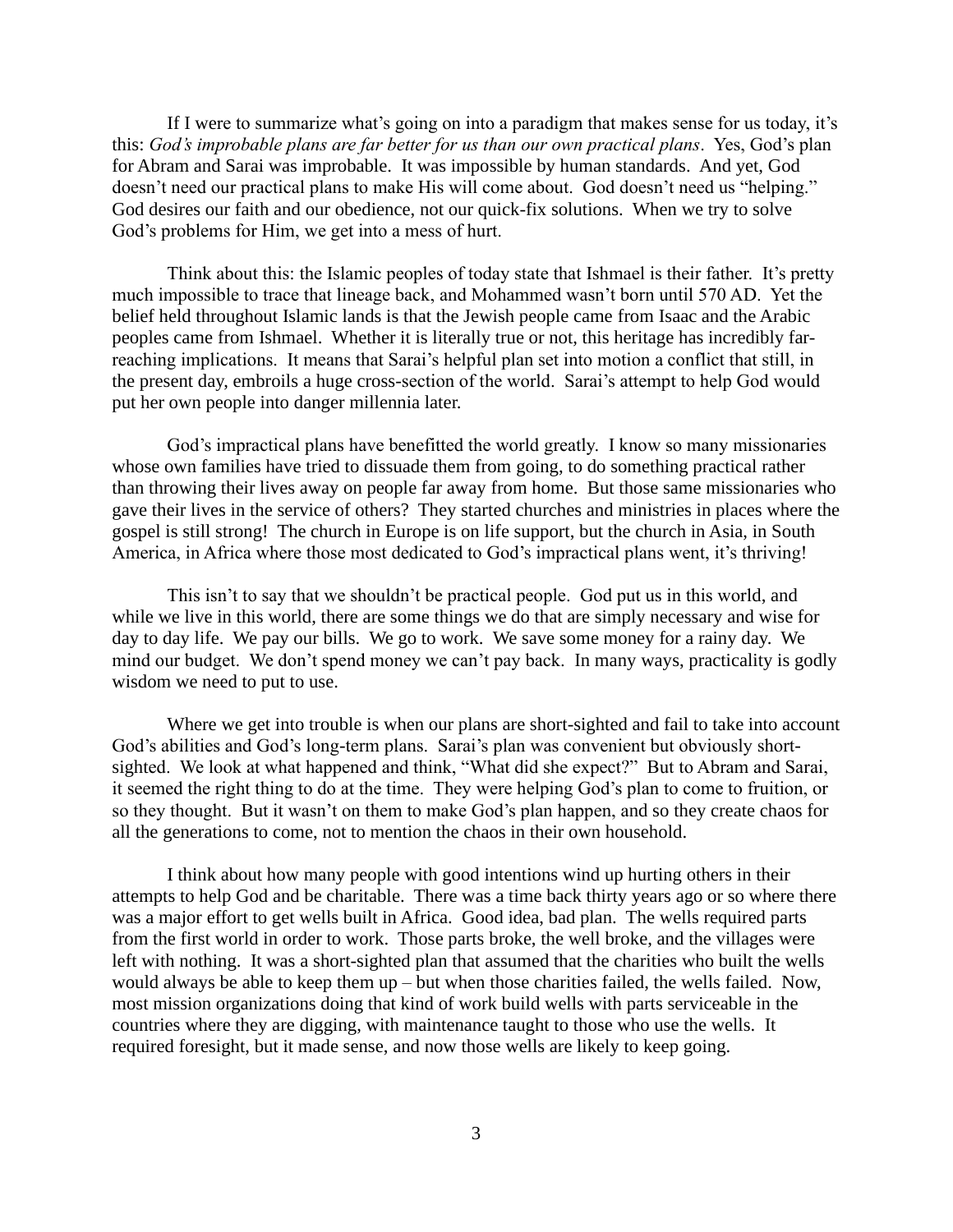That's all big-picture views. Let's bring it back to us. Where might we be trying to find a shortcut around God's long term plans? How might we work alongside God with His plans faithfully rather than trying to create solutions God doesn't desire for us? Let me give just a few examples I can think of that I've seen in my life and the lives of friends around me.

We can think that God's plan is for us to go to college and have a good career, but our grades aren't the best. We can be tempted to cheat, to help God's plan along. We might not get caught. But we won't actually be earning those grades, which will catch up to us in the long run, and that pattern of lying might easily become a habit. Perhaps God has a different, better plan for you than a particular path that someone decided should be the norm.

It could be that you want a relationship, that you'd like to fall in love, have a family. Sounds really nice. But it's easy to been in a wrong relationship just to be in a relationship, to fall in love with the idea of being in love rather than actually finding a committed person to share your life with who shares your faith and values. God's plan might be very different than what we expect, but we can't expect the world's ideas of romantic relationships to dictate what we as believers do.

At retirement, it's easy to think that the plan should be moving where it's warm and sunny, or to a favorite destination spot. There's nothing inherently wrong with that. But if you have children or grandchildren that really need your help, if your community needs you, if your church needs you, perhaps that practical plan needs to give way to God's greater plan for you to show His love to others in your retirement years. I admit that the Smoky Mountains look like an awfully nice place to retire to me...and yet I know that ultimately it's God's plan, not my plan, that should matter.

So let's look at the final section of this chapter, because what it tells us is important too. Hagar runs away. She is not guiltless in this whole situation, but she *has* been wronged; she's been treated harshly, and as a servant had the least say of anyone in this mess. She goes out into the desert, and the spot where the angel of the LORD finds her tells us that she's probably attempting to go back to Egypt. The problem is, she's put herself and her baby in immense danger. She's in a barren wilderness by herself, well over 150 miles from the borders of her home country. Everything about this scenario just screams at us. It's bad news.

The angel states very clearly that he knows who she is. He asks a question of her – where have you come from and where are you going? The implication is, where do you have to turn? How do you expect to get through this? She admits the truth – she's running away from Sarai. But the significance is clear...at this time, in this era, there was no sympathy or understanding for a runaway servant. Her life, the life of her child, and their livelihood are at stake.

The angel tells her, "Go back to Sarai and submit to her." The language for "submit" here is pointing both at Hagar's sin and Sarai's sin, because it can mean "humble yourself," which is the opposite of what Hagar had done, but it can also mean, "be afflicted," which is how Sarai treated her. It's a tough mandate. Is God telling Hagar to return to a life of abuse? Is there some universal application here? There isn't, and here's why.